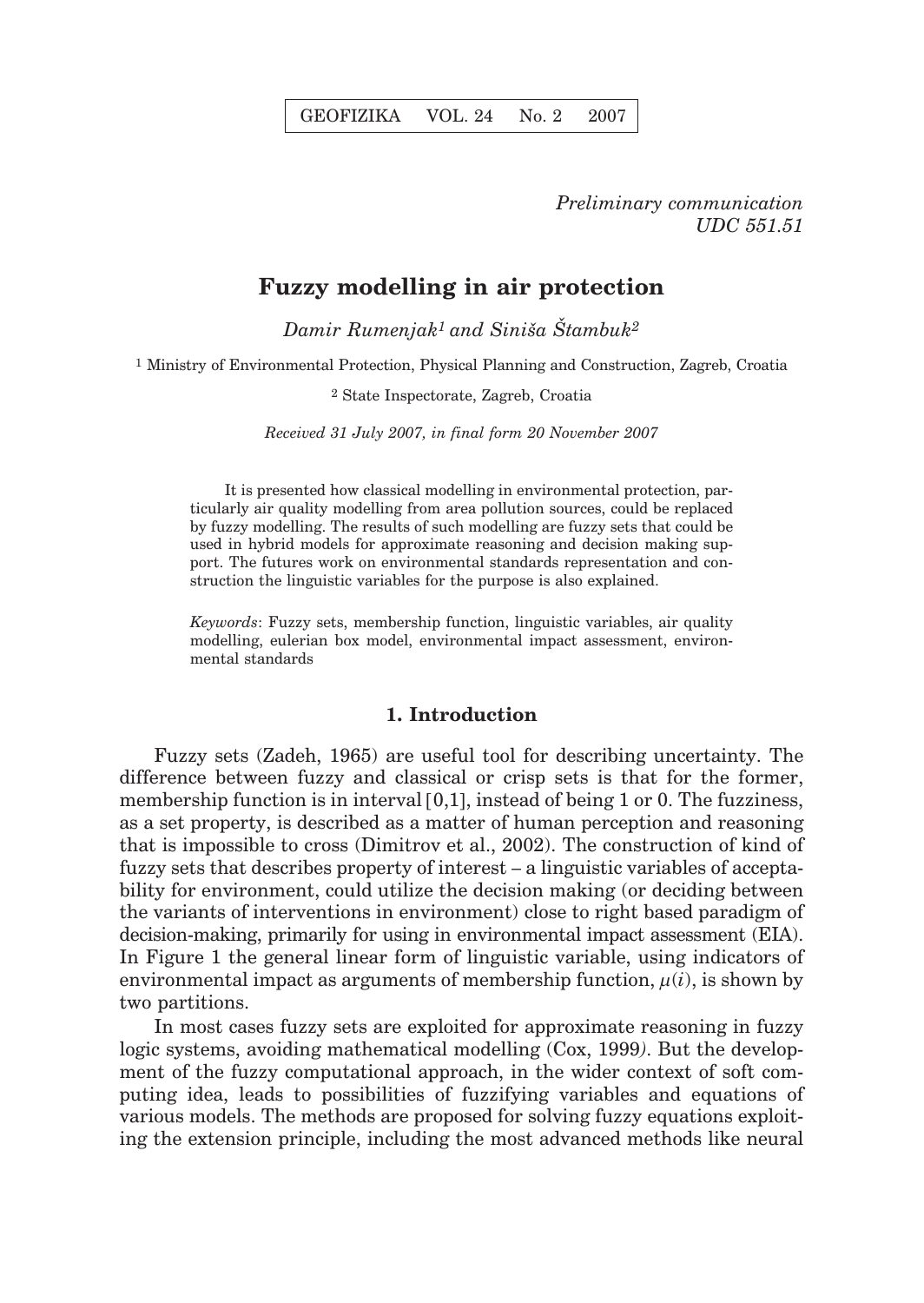

**Figure 1.** Linguistic variable: acceptability for environment with two partitions.

networks (Buckley et al., 2002). The results could be also used in hybrid or knowledge-based and modelling systems (Demico et al., 2004), that unify both approaches.

There are few ways discussed of incorporating results of mathematical modelling mentioned in knowledge-based or expert systems for environmental protection. One is to include results of fuzzy modelling, which could be either fuzzy or defuzzified, in system for approximate reasoning based on fuzzy sets (Rumenjak et al., 2005). The second way could be construction of the appropriate linguistic variables, which is of the interest for the future work.

#### **2. Modelling of air quality with box models in EIA – the history**

Since 2000, when environmental legislation asks the use of models in EIA procedures in Croatia, there were several environmental impact assessment studies using Eulerian box or compartment models for predicting the air quality but only for the extraction of mineral resources (non-metallic mineral raw materials, usually building stone and gravel). The reason why this type of model is preferred by the authors of studies over other types of model for area source pollution, Lagrangian or modified Gaussian, could be explained, except

| Location –                   | $Q_m$ (g/h) |                 |          | Effective           | Eff. | Annual production                |
|------------------------------|-------------|-----------------|----------|---------------------|------|----------------------------------|
| region or city<br>in Croatia | $PM-30*$    | SO <sub>2</sub> | $NO_{x}$ | area of pit<br>(ha) | (m)  | width of stone aggregates<br>(t) |
| Rakalj–Istra                 | 101 398     | 4207.8          | 40 101.1 | 16                  | 400  | 351 000                          |
| Vrlika, Dalmatia             | 66 300      | 4106            | 17 008.6 | 16                  | 400  | 270 160                          |
| Debeljača, Split             | 25 130      | 1 330.4         | 9 827.4  | 23                  | 480  | 162 000                          |
| Litićev vrh, Lika            | 355 841     | 18 838.5        | 139 155  | 66                  | 800  | 2 700 000                        |
| Klis kosa, Split             | 53 110      | 1432            | 10 982   | 45                  | 500  | 200 000                          |

*Table 1. Emissions into air from area sources for most important pollutants in quarrying obtained by American EPA models (including internal transport and stone dressing*

\*according to some assumptions in EIA studies, the part of PM–10 particles is about 30% per total mass of PM–30 particles, including primary particulates from gas phase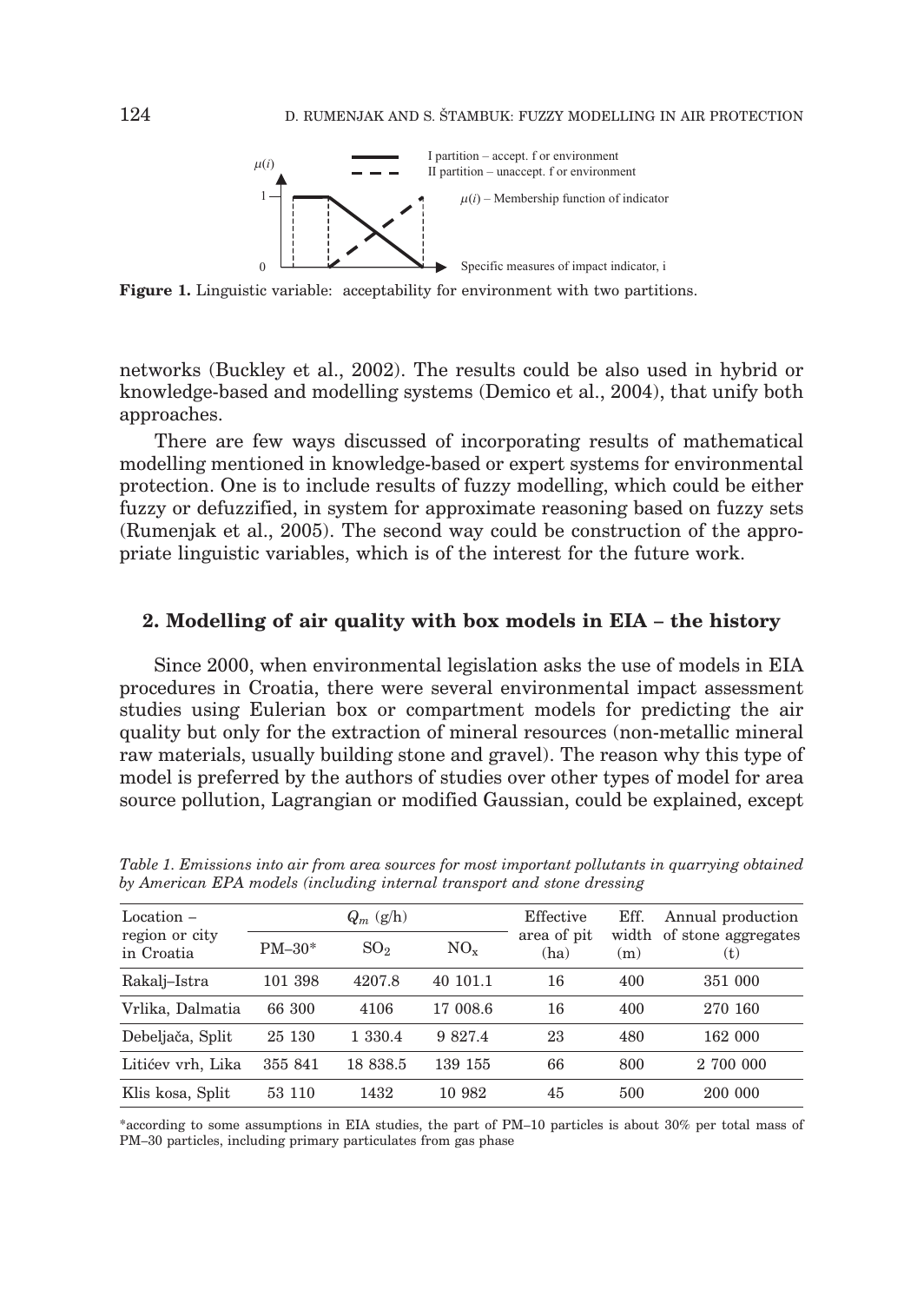by the simplicity of the model, also by the demands of stakeholders and regulators involved in assessment that evaluation of air quality has to be done on the borders of exploitation fields, independently of the fact whether is any sensitive target in the vicinity of the pits. Anyway, it gives also one example of using Lagrangian type or column type of box model (EIA Držimurec, 2003), because of small working area (compared with total area occupied) and possible impacts on some longer distance from the borders of exploitation pit.

Some values for emissions  $(Q_m)$  in quarrying, entering the Eulerian box model, is shown in Table 1. The values are taken from the environmental impact assessment studies for particular mining project.

Emission values were calculated by United States environmental protection agency (US EPA) emission models, using emission factors. Those models account for emissions of technological operations in mining.

In almost all cases, one box approach (Jacobi, 1999) was used in modelling. But there is also example when two box model approaches is used for modelling because of significant difference in terrain levels in the pit (EIA Rakalj, 2001).

## **3. The characteristics of Eulerian type box model used in modeling**

The box model, used in environmental impact assessment studies for extraction of mineral resources, has the following differential description for the change of concentration of pollution substance with no reaction, degradation or sedimentation loss of substances assumed:

$$
\frac{dC_i}{dt} = \frac{q_i}{H_m} + \frac{U}{\Delta x}(C_{i0} - C_i)
$$
\n(1)

The solution is found for steady state condition, putting *dC*  $\frac{dC_i}{dt} = 0$ ,  $C_i = C_{ss}$ 

and  $C_{i0} = C_0$ . When one box approach is used, it is assumed that  $\Delta x$  is equal to the length of the box (*L*) in the wind direction. Introducing the length of the box into solution of equation (1) utilizes the use of total emission of pollution substance from area sources *Q*. According to assumptions, the following formula for the steady state concentration is then used:

$$
C_{ss} = C_0 + \frac{Q_m}{UWH_m} \tag{2}
$$

Mostly, for the practical purposes, the term  $C_0$  is neglected and the formula used in modelling is:

$$
C_{ss} = \frac{Q_m}{UWH_m} \tag{3}
$$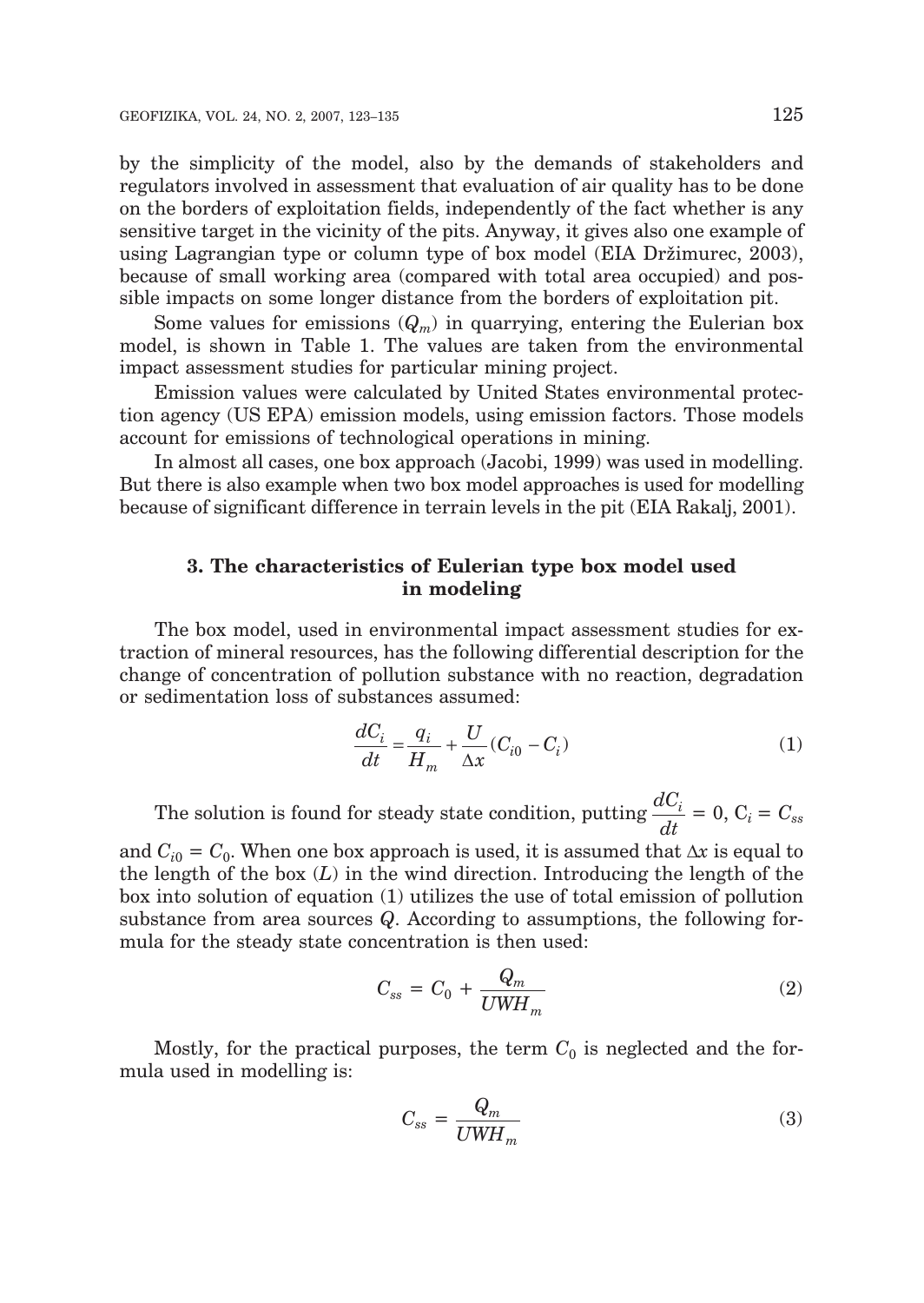This also enables skipping the right determination of the area, except the width *W*, which has to be determinate as effective width.

For box models, the most intricate variables are wind velocity and mixing height (which also explains why the fuzzy sets are convenient for expressing them). The direction of wind velocity is assumed to be of no significance, because of the general demand of stakeholders in EIA that concentration values of pollutants on the whole border of the pit have to be beyond the ambient limits prescribed by legislation.

In EIA for quarrying, the wind velocity is taken from wind diagrams (wind roses), often as average or minimal value recorded. Only velocities on 3 to 10 m above the ground were used. The increasing of velocities with height, which is usually calculated according to the formula for the height below 200 m:

$$
U(z) = U_{10}(\frac{z}{10})^p
$$
 (4)

is not considered, as well as wind velocities at lower levels according to von Karman equation (Heinsohn et al., 1999). The justification for this attitude is commonly found in formula used for the steady state concentration, which shows general increase of *U* and resulting decrease of  $C_{ss}$  with height.

The mixing heights could be determined using the diagrams of annual air temperatures profile combining with dry lapse rate. Another technique, based on thermal flux from the ground and using the temperature on the surface (in practice measured 2 cm beneath the cover), is recommended, with resulting simpler temperature profile (Reible, 2000). It is difficult to obtain the mixing heights for each location of pits, and often regional approach is used.

For deciding the sources of emission (technological operations) to include them in inventory of emissions sources for box model, the criteria of residence time is often used as  $t > 3\tau_r$ , where t is duration of continuous or semi continuous operation,  $\tau_r$  is residence time calculated by  $\tau_r = L/U$ . according to criterion  $t > 3\tau_r$ , only the blasting operation in mining is often omitted, because of impossibility of achieving conditions necessary for the steady state box modelling.

#### **4. Fuzzy relations for air quality modelling**

For the purpose of fuzzy modelling, the arguments for membership functions have to be chosen and relation between fuzzy and crisp variables in modelling established. As crisp variable total emission value *Qm* is chosen, because of its clear control role later on in decision-making. The problem, often associated with the use of parameter  $Q_m$ , is that existing emission standards prescribe only emission values from point sources and not values from area sources. At present, only concentration limits (or ambient values) from legislation are on disposal for some evaluation of impacts of emissions from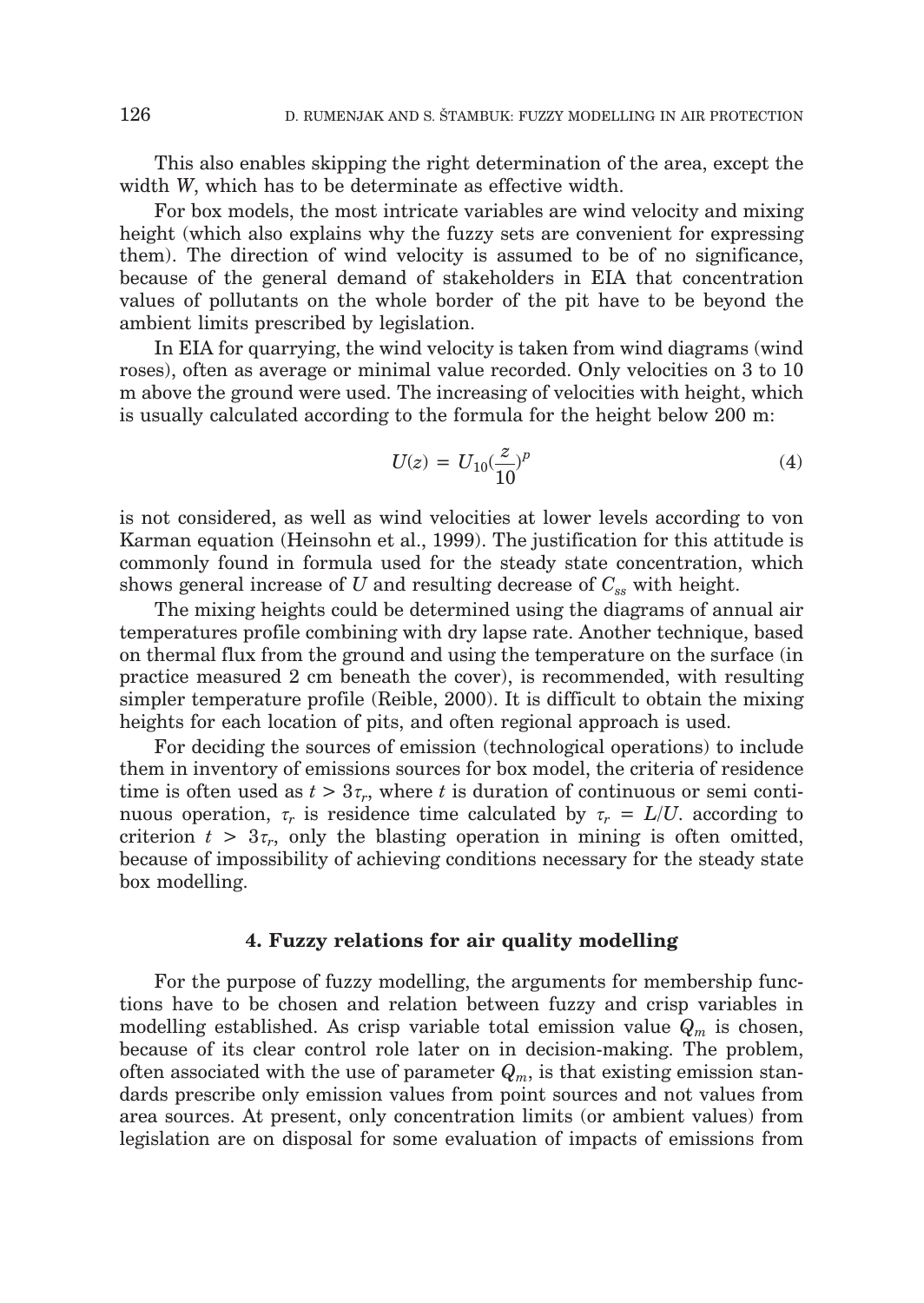area sources. So, there is no other source of data for area pollution emissions that could be used, except modelling.

Variables of equation (3),  $U$  and  $H_m$ , are left for fuzzification. The parameter *W*, that is also possible to fuzzify, is handled here as crisp constant for the reason of simplicity. This approach could be taken as convention for various classes of area pollution sources (e.g. small, medium, high).

The fuzzy form of equation (3), according to usual notation used in fuzzy arithmetic, is:

$$
\widetilde{C}_{ss} = \frac{Q_m}{\widetilde{U} W \widetilde{H}_m} \tag{5}
$$

where,  $\widetilde{C}_{ss}, \widetilde{U}, \widetilde{H}_m$  are fuzzy numbers.

## **5. The fuzzification of box model**

A possibility theory, as analogy and alternative to probability theory, was developed by Zadeh, and it is also serving for expressing imprecise probabilities with fuzzy sets (Nguyen et al., 1997). The analogy of both theories is based on complementarity of the concepts of probability and possibility of events.

It is possible to use statistical data for construction of fuzzy sets which describe the possibility distributions. The logic behind such transforms is given (Verma, 2007). A simple transform to possibility distribution of Gaussian type is proposed (Ross, 1995):

$$
\mu(x) = \exp\left[\frac{-(x - x_0)^2}{\sigma^2}\right] \tag{6}
$$

where x is in domain of real numbers and  $\mu(x)$  is in interval (0,1). The similar transforms for other probability distributions are possible.



**Figure 2.** Possibility distributions for wind velocity and mixing height, Sibenik region (period 1951–1970).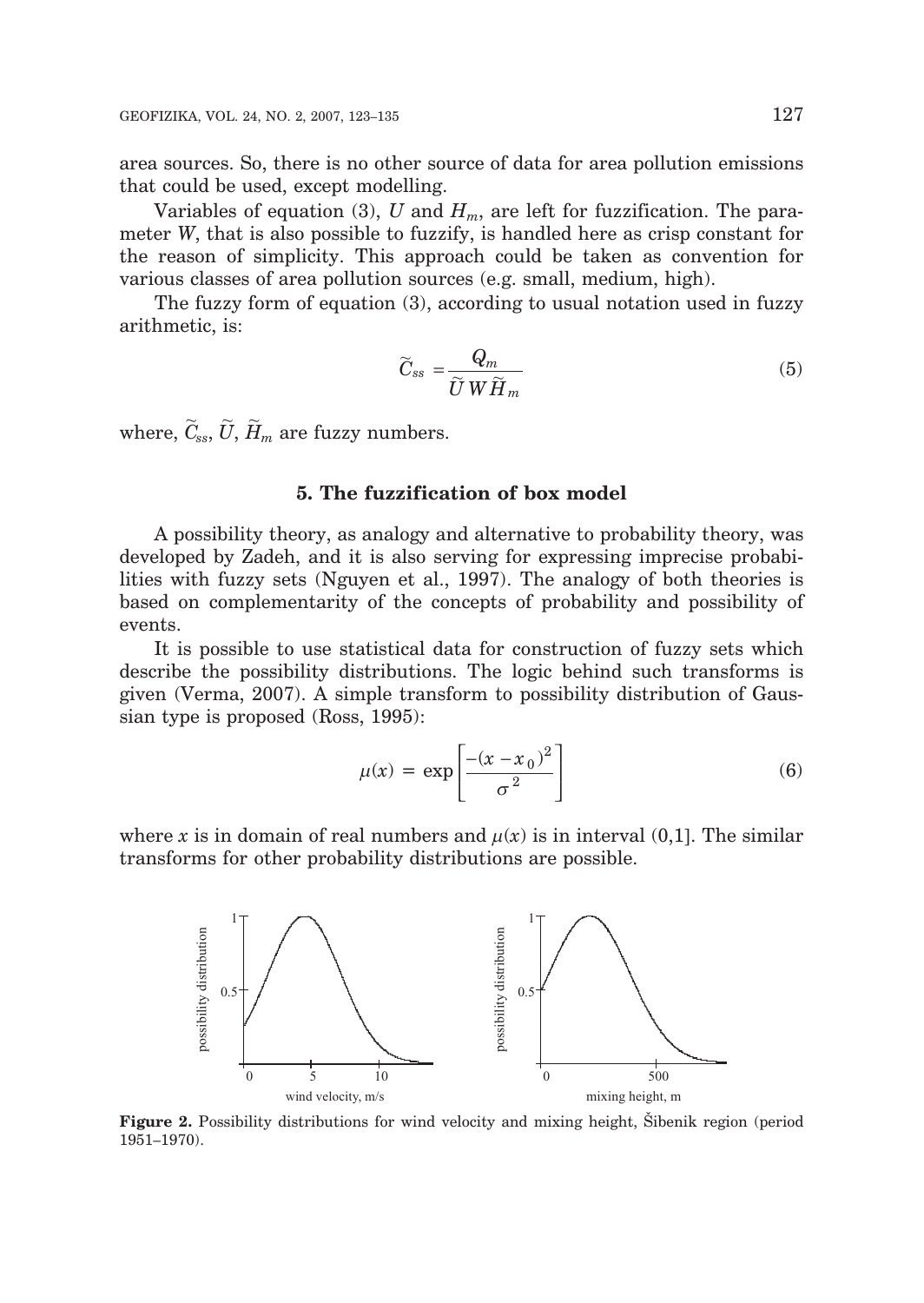The statistical data, chosen here for the construction of fuzzy sets, are wind velocities and mixing heights from the equation (3). The possibility distribution for mixing height calculated by the formula (6) is shown in Figure 2. For the construction, the annual distribution of surface temperatures, including the spectra of diurnal change, is used (Penzar, 2001). possibility distribution for wind velocities is shown (Figure 2), based on actual wind roses from the same reference.

The formula for  $\widetilde{C}_{ss}$ , using interval arithmetic and calculating the fuzzy interval for  $\tilde{C}_{ss}$ , by fuzzy mathematical technique known as  $\alpha$ –cut or  $[C_{ss,1}(\alpha),$  $C_{ss,2}(\alpha)$ ], is:

$$
[C_{ss,1}(\alpha), C_{ss,2}(\alpha)] =
$$
  

$$
= \frac{Q_m}{\left[U_0 - \left|(-\sigma^2 u \ln \alpha)^{\frac{1}{2}}\right|, U_0 + \left|(-\sigma^2 u \ln \alpha)^{\frac{1}{2}}\right|\right]}
$$
  

$$
\left[H_{m0} - \left|(-\sigma^2 H_m \cdot \ln \alpha)^{\frac{1}{2}}\right|, H_{m0} + \left|(-\sigma^2 H_m \cdot \ln \alpha)^{\frac{1}{2}}\right|\right] \cdot W
$$
 (7)

where  $U_0$  and  $H_{m0}$  are wind and mixing height central values with membership of 1, respectively. The parameter *W,* which stays as a crisp number, has to be included in equation (7) according to the rules of interval arithmetic:

$$
[C_{ss,1}(\alpha), C_{ss,2}(\alpha)] =
$$
  

$$
= \frac{Q_m}{\left[U_0 - \left|(-\sigma^2 u \ln \alpha)^{\frac{1}{2}}\right|, U_0 + \left|(-\sigma^2 u \ln \alpha)^{\frac{1}{2}}\right|\right]}
$$
  

$$
\frac{1}{\left[W \cdot H_{m0} - \left|(-\sigma^2 H_m \cdot \ln \alpha)^{\frac{1}{2}}\right|, W \cdot H_{m0} + \left|(-\sigma^2 H_m \cdot \ln \alpha)^{\frac{1}{2}}\right|\right]}
$$
(8)

The equation (8) does not have classical solution beacuse, after applying rules of interval arithmetics, the solution is of type:

$$
[C_{ss,1}(\alpha) C_{ss,2}(\alpha)] = \left[\frac{Q_m}{b(\alpha)d(\alpha)}, \frac{Q_m}{a(\alpha)c(\alpha)}\right]
$$
(9)

where  $a(\alpha)$ ,  $b(\alpha)$ ,  $c(\alpha)$  and  $d(\alpha)$  are  $\alpha$ –cuts at boundaries of intervals of fuzzy members of equation (5) The solution (9) is general interval  $\alpha$ –cut approximate solution. The solution of equation for possibility distributions from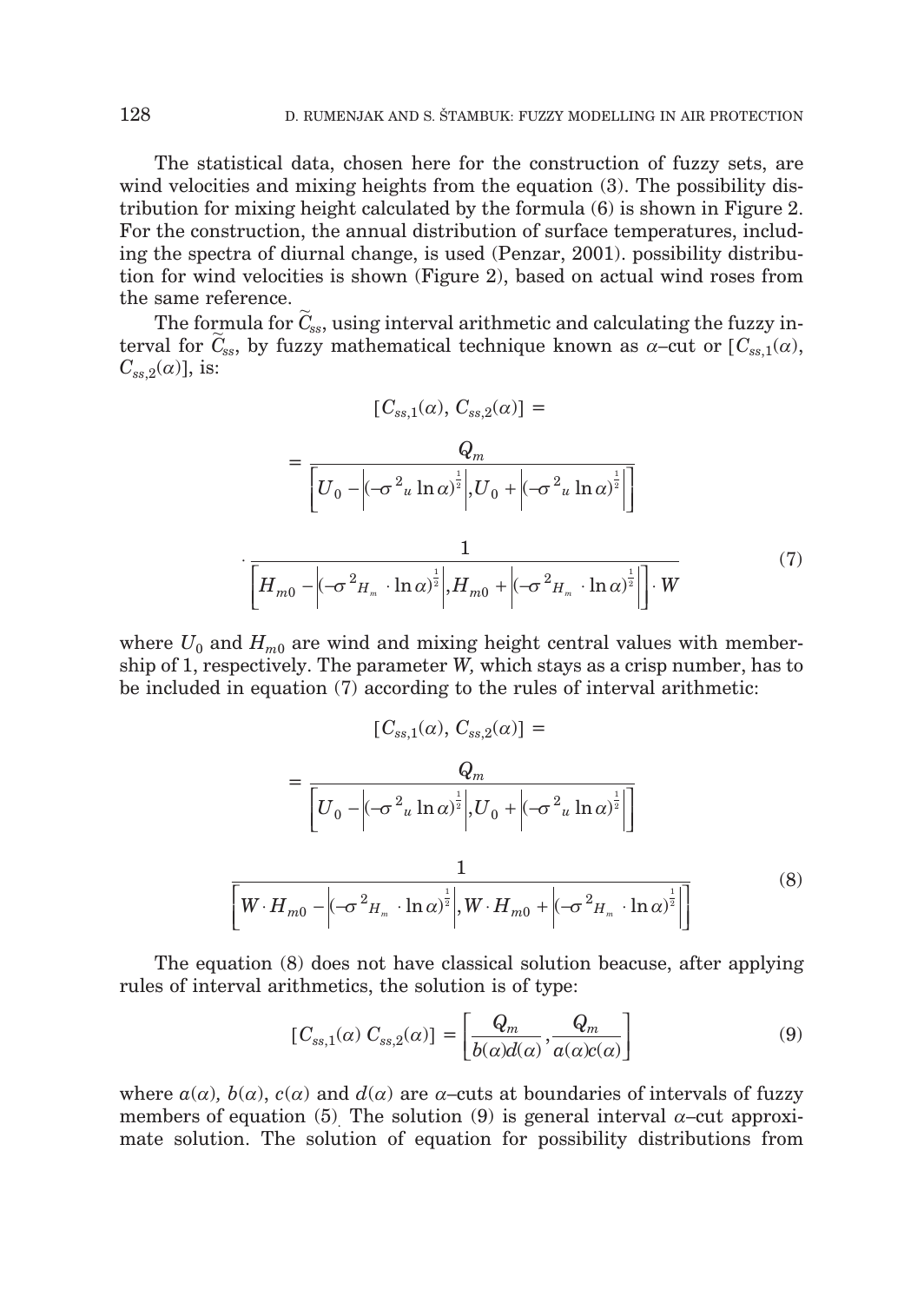

**Figure 3.** Possibility distributions for concentrations – solution of interval equation (8).

Figure 2, with conventional width  $W = 500$  m and  $Q_m = 40$  g s<sup>-1</sup>, which is actual for  $NO<sub>x</sub>$  emissions in modelled situations (Table 1), is shown in Figure 3.

Resulting distribution could be taken as stochastic and treated, applying suitable defuzzification techniques, for the imprecise probability expectations. But, for the purpose of decision making, it is better to use them as fuzzy numbers. After development of expert-systems with new demands on decision making in environmental protection, it is becoming difficult to use results from classical numerical modeling (both deterministic and stochastic). It is because expert systems use qualitative approach based on approximate reasoning and implication subsystems (Pilkey et al., 2007). Anyway, such systems became very sophisticated (Pastakia, 1998). The fuzzy sets based modelling, including construction of linguistic variables, is one of the approach to the solution of the problem by combining both types of models.

## **6. Method of setting linguistic variables based on fuzzy standard representation**

Linguistic variables, having appropriate arguments and membership functions, are representing some property of interest for decision making. Calculation of membership values of I partition for linguistic variable: acceptability for environment (Figure 1), based on obtained possibility distributions of concentrations, is recommended by formula:

$$
\mu(Q_m) = f\left(\frac{\int_{CS} \mu(C_{ss}) dC_{ss}}{\int_{NCS} \mu(C_{ss}) dC_{ss}}\right)
$$
\n(10)

In above equation *CS* is denoting the fuzzy region of possibility distribution on compliance side of environmental standard*, NCS* denoting the fuzzy region on the non-compliance side of environmental standard, *f* becomes veristic function. The standard could be given in crisp (either *ad hoc* or statistical) or fuzzy representation.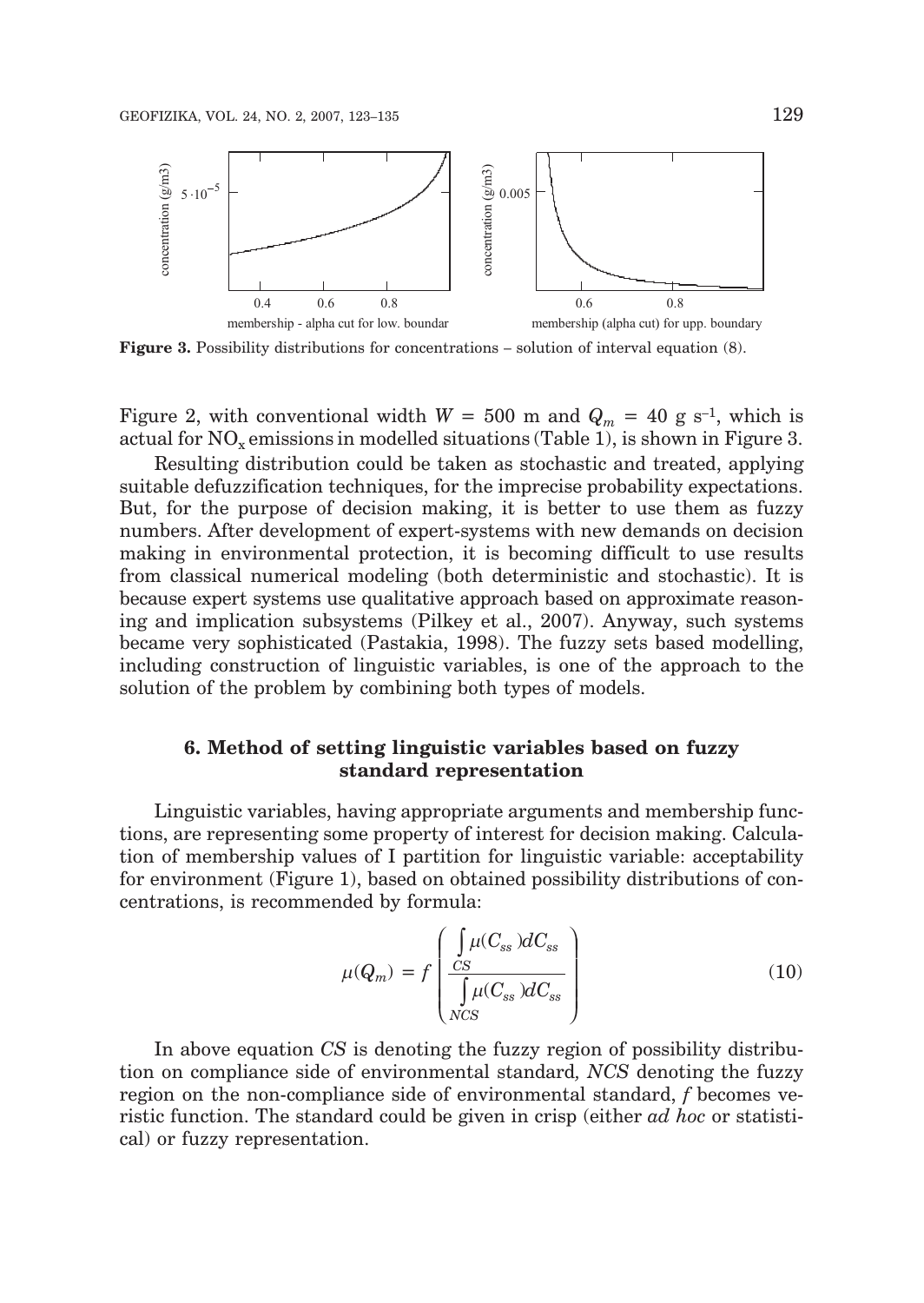At present no definition for *f* from equation (10) is developed. So, the brief description of the procedure which is under developing is given here. The function *f* obviously has to be achieved according to some form of consensus or expert choice, as it is usual for hybrid systems.

Linguistic variable (acceptability partition) is simply constructed with membership values  $\mu(Q_m)$  and with  $Q_m$  as argument. Similarly, the II partition of LV: unacceptability for environment (Figure 1) could be constructed by changes of the formula (10) or simply in correlation with acceptability partition obtained before.

Setting of environmental standards is always matter for dispute (Barnett et al., 1997). In Table 2 and Table 3 the usual representations of air quality standard are given. It is important to notice the fuzziness of here presented environmental standards. The fuzziness is expressed by combination of crisp and nominal provisions in standards, as well as empty spaced cells in the provisions of standards from the tables. Also, the inherent uncertainty in crisp representation of standards has not to be forgotten.

The idea of fuzzy representation of standards for pollutant regarding human health is shown in Figure 4, but only as a concept. The regions of membership values, according to demands in standard are also shown, except for the date of achieving the standard that also could be presented as fuzzy region. It could be seen that standards for human health (Table 2) are more precise (or less fuzzy) than for ecosystems and vegetation (Table 3). More fuzziness stays in the latter standard for ecosystems, where there is no description of allowed frequency of exceeding and tolerant levels. Fuzzy approach could therefore cover regions of the standard which are not otherwise specified.

| Pollutant                  | Averaging<br>time | Limit level of Allowed<br>concentration<br>(LVC)<br>$\mu$ g / m <sup>3</sup> | frequency of<br>exceeding<br>LVC per year | Tolerant<br>level (TL)<br>$\mu$ g / m <sup>3</sup>                | Numerical<br>value of<br>tolerant level<br>for period<br>2006-2010 | Date to<br>achieve<br><b>LVC</b> |
|----------------------------|-------------------|------------------------------------------------------------------------------|-------------------------------------------|-------------------------------------------------------------------|--------------------------------------------------------------------|----------------------------------|
| $PM-10$<br>$(I$ -phase $)$ | $24$ hr           | 50                                                                           | 35                                        | 75                                                                | $75 \div 5$                                                        | Dec. 31,<br>2014                 |
| $NO_{v}$                   | 24 <sub>hr</sub>  | 80                                                                           | 7                                         | $120$ (not to<br>be exceeded<br>more than 7<br>times per<br>year) | $120 \div 5$                                                       | Dec. 31,<br>2014                 |
| SO <sub>2</sub>            | 24 <sub>hr</sub>  | 125                                                                          | 3                                         |                                                                   |                                                                    |                                  |

*Table 2. Limit and tolerant values of concentrations of pollutants in air regarding human health (from GRC, 2005).*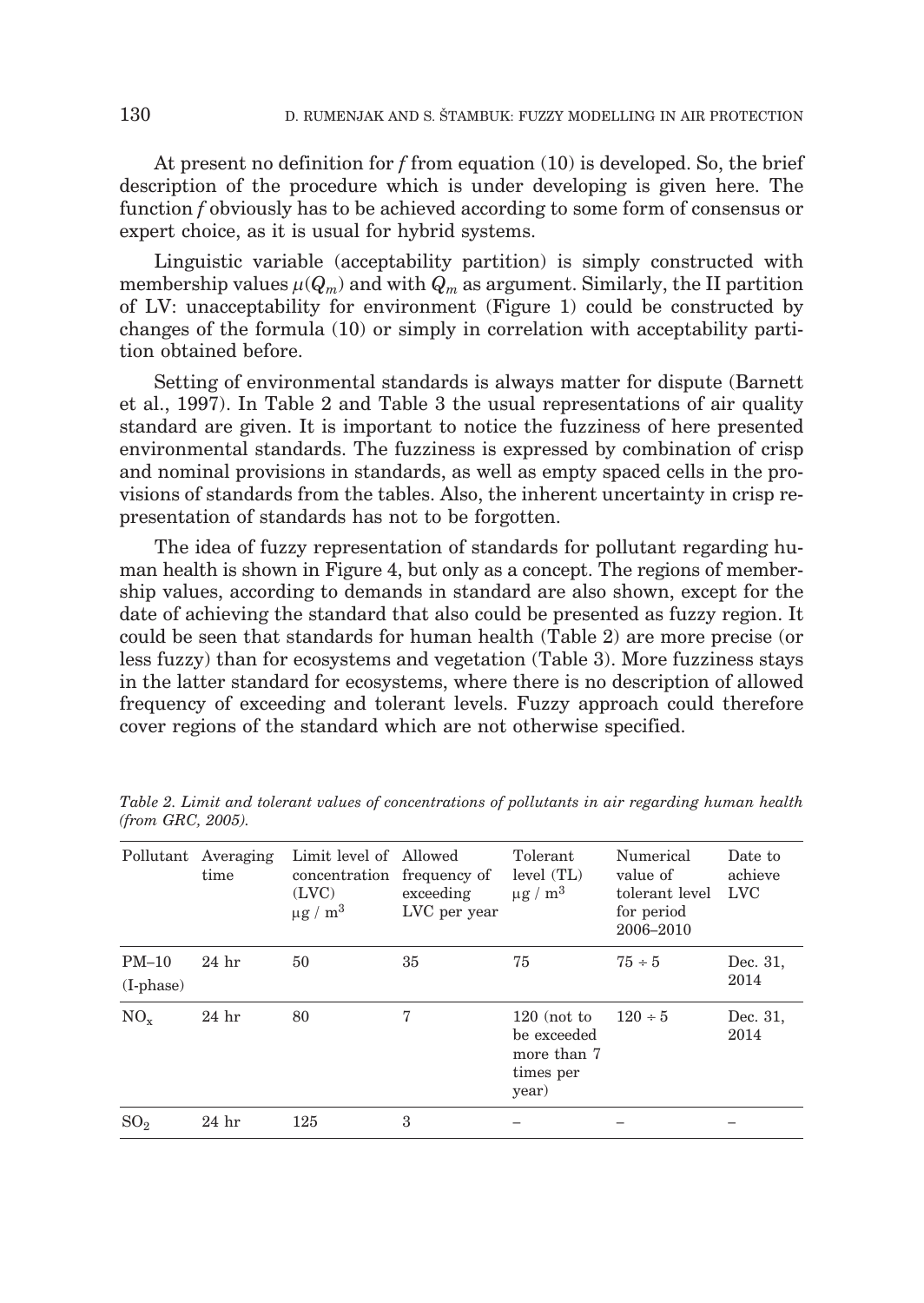*Table 3. Limit values of concentrations of pollutants in air regarding ecosystems and vegetation (from GRC, 2005)*

|                 | Pollutant Averaging<br>time         | Limit level of Allowed<br>concentration<br>(LVC)<br>$\mu$ g / m <sup>3</sup> | frequency of<br>exceeding<br><b>LVC</b> | Tolerant<br>level (TL)<br>$\mu$ g / m <sup>3</sup> | Numerical<br>value of<br>tolerant level<br>for period<br>2006-2010 | Date to<br>achieve LVC |
|-----------------|-------------------------------------|------------------------------------------------------------------------------|-----------------------------------------|----------------------------------------------------|--------------------------------------------------------------------|------------------------|
| $PM-10$         |                                     |                                                                              |                                         |                                                    |                                                                    |                        |
| $NO_{x}$        | 1 year                              | 30                                                                           |                                         |                                                    |                                                                    | Dec. 31, 2010          |
| SO <sub>2</sub> | Calendar<br>year and<br>winter time | 20                                                                           |                                         |                                                    |                                                                    | Dec. 31, 2010          |



**Figure 4.** Linear fuzzy standard approximation for NO<sub>x</sub> concentration from Table 2. regarding human health.

### **7. Conclusion**

The variables of Eulerian air quality model, mixing height and wind velocity, are transformed from probability form of distribution to possibility form, latter could be understood as imprecise probability distributions. By the methods of fuzzy arithmetic, the solution of model equation in the form of fuzzy sets is found (9). The general relation (10) is proposed for construction of other fuzzy sets – linguistic variables for describing acceptability of interventions in the environment.

It is shown that air quality standards either for human health and ecosystems, yet trying to exploit the crisp form of representation, are mostly fuzzy in nature. They could be expressed as fuzzy sets and used in construction of linguistic variables.

The obtained linguistic variables will be considered as parts of hybrid models (combining mathematical and expert) in decision-making for air protection, specifically in environmental impact assessment.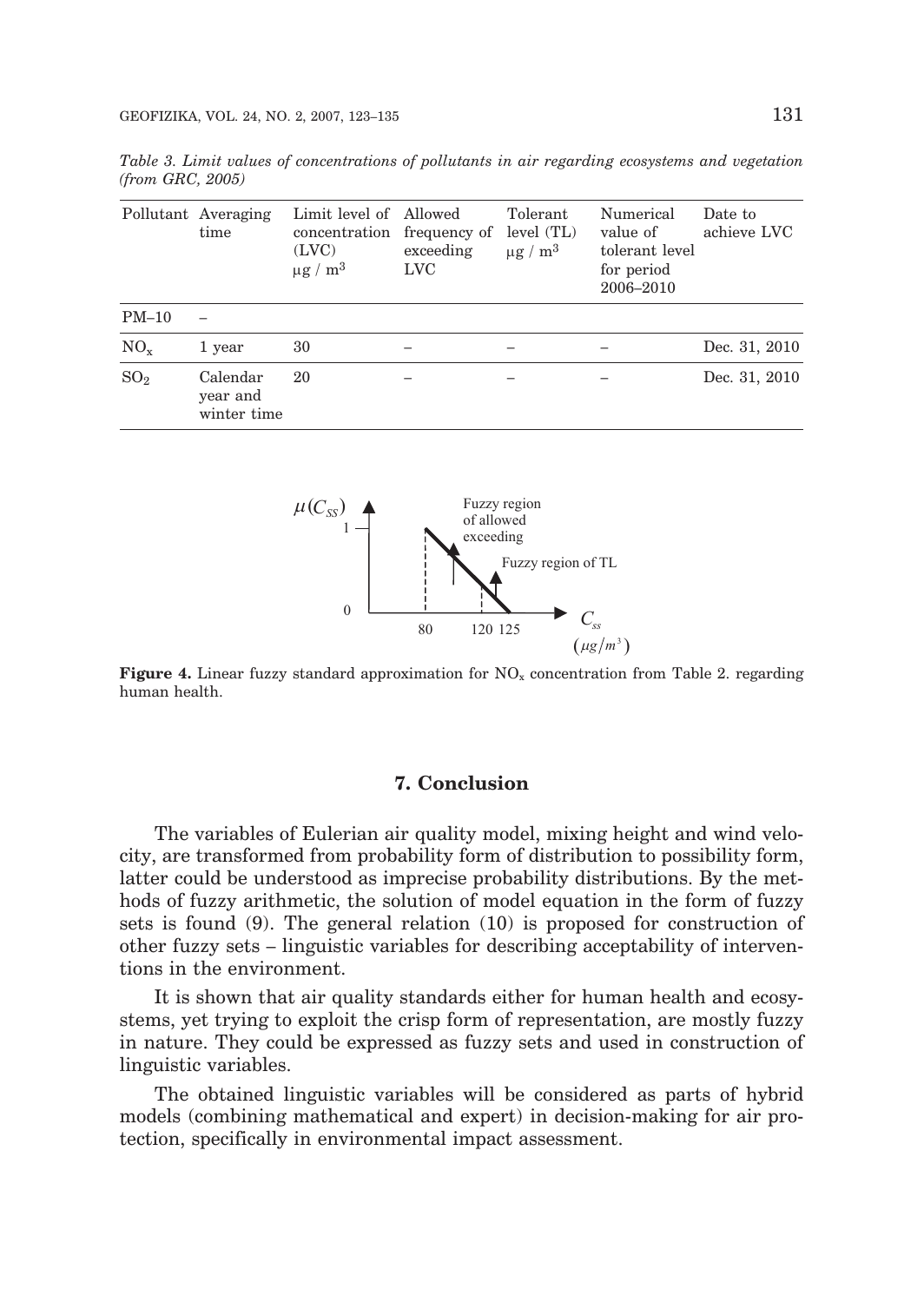## **Nomenclature**

| $a(\alpha)$ , $b(\alpha)$                                            | $-\alpha$ - cut at boundaries of interval for fuzzy number U                                             |
|----------------------------------------------------------------------|----------------------------------------------------------------------------------------------------------|
| $c(\alpha)$ , $d(\alpha)$                                            | $-\alpha$ – cut at boundaries of interval for product of $W \cdot \tilde{H}_m$                           |
| $C_{i0}\left[\frac{M}{I^3}\right]$                                   | - concentration of pollution substance entering the<br>volume <i>i</i>                                   |
| $C_i\left \frac{M}{L^3}\right $                                      | $-$ concentration in the volume $i$                                                                      |
| $C_0\left \frac{M}{I^3}\right $                                      | - concentration entering volume (box) in steady state                                                    |
|                                                                      | Eulerian model                                                                                           |
|                                                                      | $C_{ss} \left  \frac{M}{I^3} \right $ , here $\left  \frac{g}{m^3} \right $ – steady state concentration |
| $\widetilde{C}_{\rm ss}$                                             | - fuzzy number for variable $C_{ss}$                                                                     |
| CS                                                                   | - compliance side of the environmental standard                                                          |
| <b>EIA</b>                                                           | - environmental impact assessment                                                                        |
| $\int$                                                               | - function for transferring possibility values to<br>membership (veristic) values, veristic function     |
| $H_m[L]$ , here [m]                                                  | - mixing height                                                                                          |
| $\widetilde{H}_m$                                                    | - fuzzy number for variable $H_m$                                                                        |
| $L[L]$ , here $[m]$                                                  | - length of the box in the wind direction                                                                |
| LV                                                                   | - linguistic variable                                                                                    |
| <b>NCS</b>                                                           | - non-compliance side of the environmental standard                                                      |
| $Q_m \left[ \frac{M}{t} \right]$ , here $\left[ \frac{g}{s} \right]$ | - total emission from the area sources                                                                   |
| $q_i\left \frac{M}{L^2t}\right $                                     | $-$ emission per unit area in volume $i$                                                                 |
| р                                                                    | - power-law exponent according to the class of stability<br>of atmosphere                                |
| t[t]                                                                 | - duration of continuous or semi continuous operation                                                    |
| $U\left \frac{L}{t}\right $ , here $\left[\frac{m}{s}\right]$        | - wind velocity                                                                                          |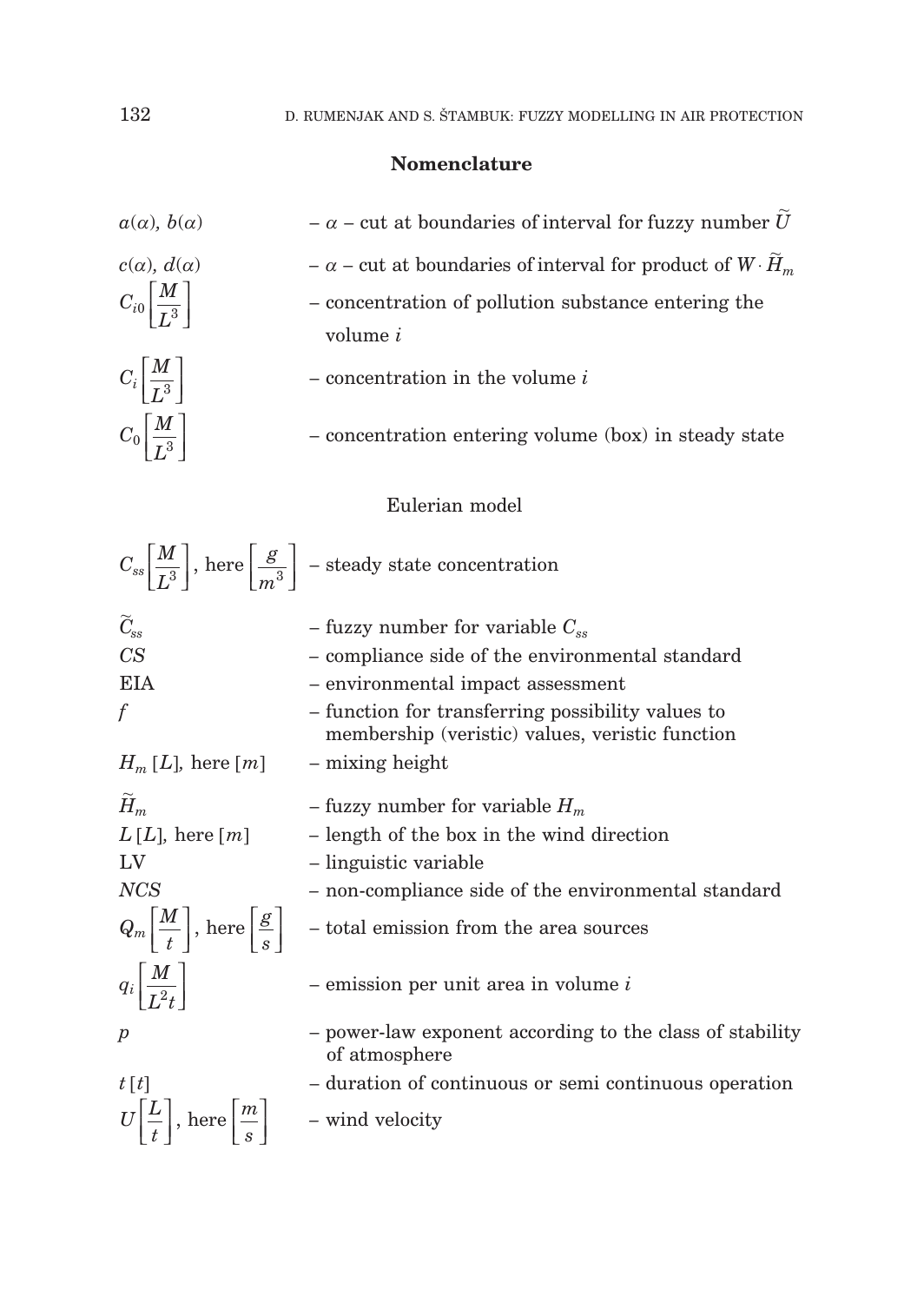|                     | $U_{10}\left \frac{L}{t}\right $ , here $\left \frac{m}{s}\right $ – wind velocity for $z = 10$ m |
|---------------------|---------------------------------------------------------------------------------------------------|
|                     | $U(z)\left \frac{L}{t}\right $ , here $\left \frac{m}{s}\right $ – wind velocity depending on z   |
| $\tilde{U}$         | $-$ fuzzy number for variable $u$                                                                 |
| $\mathcal{X}$       | - variable of possibility distribution                                                            |
| $x_0$               | $-$ mean value of variable x (according to frequency<br>distribution)                             |
| $W[L]$ , here $[m]$ | - width of the box in Eulerian model (perpendicular to<br>wind direction)                         |
| $z[L]$ , here $[m]$ | - height above the ground                                                                         |

## **Greek symbols**

| $\alpha$      | - alpha cut, generally                                                                                      |
|---------------|-------------------------------------------------------------------------------------------------------------|
| $\mu(.)$      | - membership value of fuzzy set in interval $[0,1]$ , also<br>possibility distribution in the same interval |
| $\mu(C_{ss})$ | - possibility value of steady state concentration                                                           |
| $\mu(Q_m)$    | - membership value of total emission                                                                        |
| $\mu(x)$      | - possibility distribution of variable x                                                                    |
| $\sigma^2$    | - variance obtained from frequency distribution                                                             |
| $\tau_r[t]$   | – residence time                                                                                            |

## **Mathematical symbols**

| $[C_{ss,1}(\alpha), C_{ss,2}(\alpha)]$ | $-\alpha$ – cut at boundaries of interval of $C_{\rm sc}$ |
|----------------------------------------|-----------------------------------------------------------|
| $\varLambda x$                         | - change of length coordinate in wind direction for       |
|                                        | volume <i>i</i>                                           |

# **Subscripts**

|          | $\sim$ belonging to volume i                              |
|----------|-----------------------------------------------------------|
| $\theta$ | - entering the volume in the model (both for differential |
|          | and steady state)                                         |
| SS       | – steady state                                            |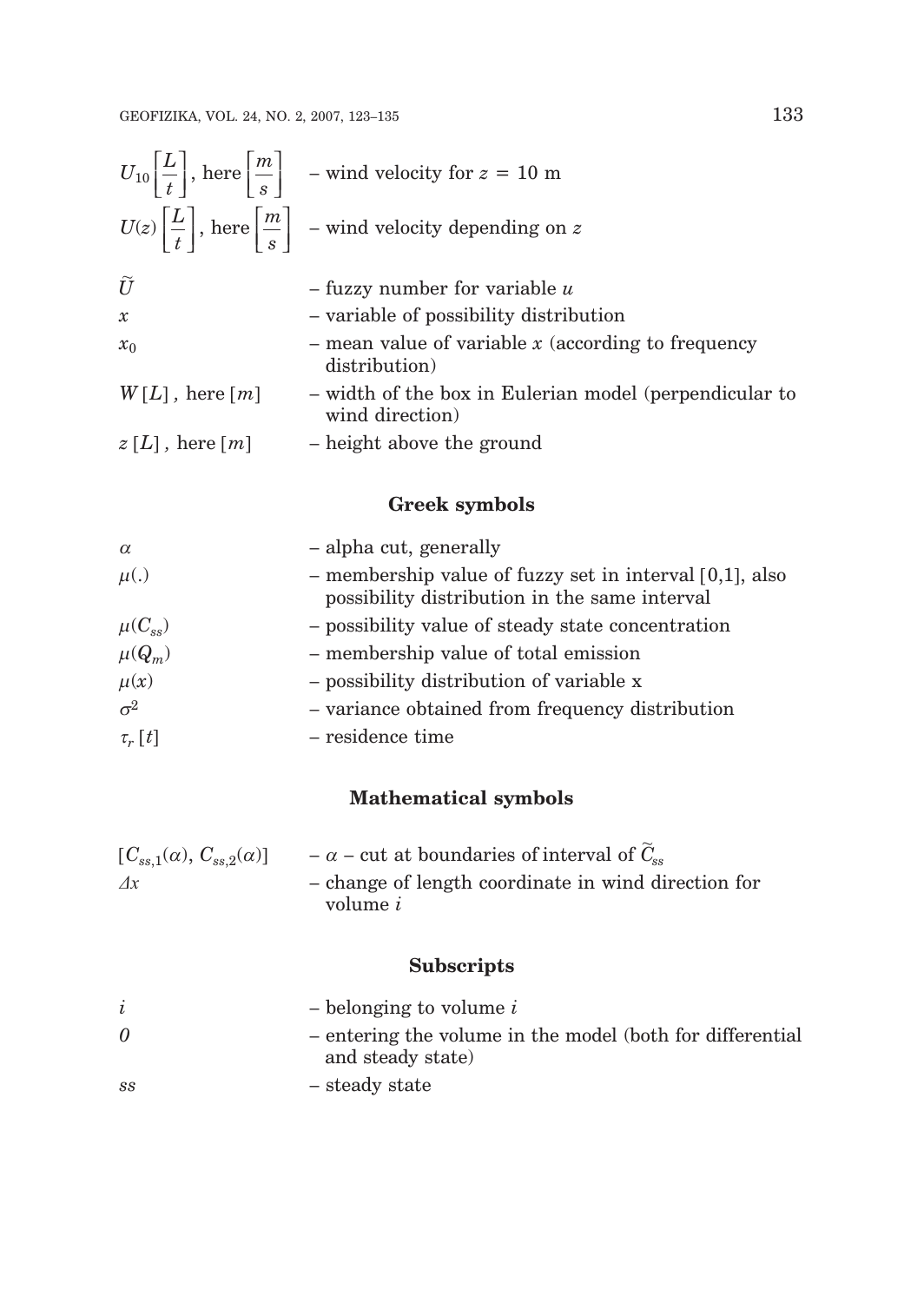#### **References**

- Barnett, V. and O'Hagan, A. (1997): *Standard Setting Problems the Statistical approach for Handling Uncertainty and Variation*. Chapman&Hall, 10 pp.
- Buckley, J. J. and Eslami, E. (2002): *An Introduction to Fuzzy Logic and Fuzzy Sets*. Physica-Verlag, New York, 215 pp.
- Cox, E. (1999): *The Fuzzy Systems Handboo*k. AP Professional, San Diego, 556 pp.
- Demico, R. W. and Klirr, G. J. (2004): *Fuzzy Logic in Geology*. Elsevier Academic Press, Amsterdam 50 pp.
- Dimitrov, V. and Hodge, B. (2002): *Social Fuzziolog Study of Fuzziness of Social Complexity*. Physica-Verlag, heidelberg, 4 pp.
- EIA for quarry, Rakalj (2001): *Environmental Impact Assessment Study*, Archive of Ministry of Environmental protection, Physical Planning and Construction, Zagreb.
- EIA for gravel, Dr`imurec, P. (2003): *Environmental Impact Assessment Study*, Archive of Ministry of Environmental protection, Physical Planning and Construction, Zagreb.
- Government of Republic of Croatia (GRC) (2005): Ordinance on limit values of pollutants into Air (OG 133/05).
- Heinsohn, R. J. and Kabel, R. L. (1999): *Sources and Control of Air Pollution.* Prentice-Hall, Inc, New jersey, 405 pp.
- Jacobi, J. D. (1999): *Introduction to Atmospheric Chemistry*. Princeton University Press, New Jersey, 30 pp.
- Nguyen, H. T. and Nguyen, Nhu T. (1997): Random Sets in Decision making. In Goutsaias, J. et al. (Ed.): *Random sets: Theory and Applications.* Springer, New York, 310 pp.
- Pastakia, C. M. R (1998): The rapid Impact Assessment Matrix (RIAM) A New Tool for Environmental Impact assessment. In Jensen, K. (Ed.): *Environmental Impact Assessment – Using the Rapid Impact Assessment Matrix (RIAM)*. Fredensborg, Olsen&Olsen, 12 pp.
- Penzar, B., Penzar, I. and Orlić, M. (2001): *Vrijeme i klima hrvatskog jadrana.* »DR. Feletar«, Zagreb, 95 pp.
- Pilkey, O. H. and Pilkey-Jarvis, L. (2007): *Useless Arithmetic why Environmental Scientists can't predict the Future*. Columbia University Press, New York, 19 pp.
- Reible, D. D. (2000): *Fundamentals of Environmental Engineering*. Springer Lewis Publishers, Boca Raton, 302 pp.
- Ross, T. J. (1995): *Fuzzy Logic with Engineering Application*s. Mc. Graw-Hill, New York, 416 pp.
- Rumenjak, D., Salopek, B. and Rajković, D. (2005): Application of Environmental Engineering models in systems for decision making support. In Martens, P. N. (Ed.): Proceedings of the 2nd International Conference on *Sustainable development Indicators for the Mineral Industry (SDIMI)*, Verlag Glückauf GmbH, Essen, 447 pp.
- Verma, A. K., Srividiya, A. and Prabhu-Gaonkar, R. S. (2007): *Fuzzy-Reability engineering-Concepts and Application.* Narosa, New Delhi, 114 pp.
- Zadeh, L. A. (1965): Fuzzy Sets, *Inform. Control*, **8**, 338–353.